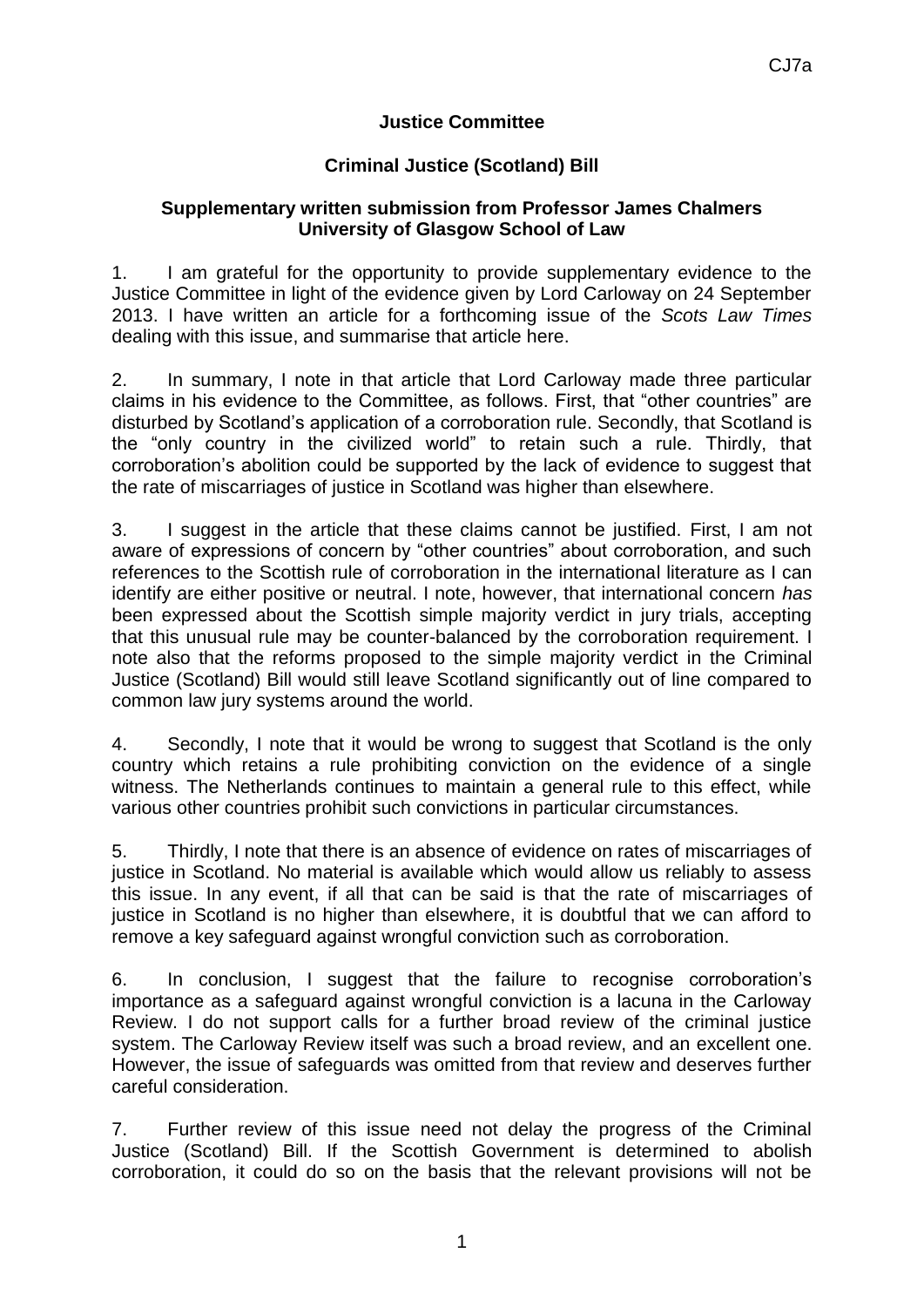brought into force until the Scottish Law Commission, or an *ad hoc* body, has completed a focused review of safeguards against wrongful conviction and any legislation which is necessary as a result of that review has been enacted.

Professor James Chalmers School of Law, University of Glasgow 18 November 2013

## **Abolishing Corroboration: Three Bad Arguments**

On 24 September 2013, Lord Carloway gave evidence to the Justice Committee of the Scottish Parliament as part of its Stage 1 investigation into the Criminal Justice (Scotland) Bill. Unsurprisingly, a considerable part of the questioning was taken up with the issue of corroboration, which has proved to be the most controversial part of the Bill by some distance.

A great deal has already been written about the possible abolition of corroboration, and this article will not rehearse these debates. However, Lord Carloway's appearance before the Justice Committee provided him with an opportunity to refine the arguments which he has made for removing this rule, and to emphasise certain key points.

There were three such points repeated by Lord Carloway throughout his evidence. The first was a claim that "other countries" were disturbed by Scotland's application of a corroboration rule. The second was a claim that Scotland was the "only country in the civilized world" to retain such a rule. The third was that corroboration's abolition could be supported by the lack of evidence to suggest that the rate of miscarriages of justice in Scotland was higher than elsewhere.

Each of these points was made more than once by Lord Carloway, with the second being described as "the critical feature that I ask the committee to bear in mind" (col 3247). They seem now to form a core part of the case – perhaps *the* core of the case – which is being made for corroboration's abolition. This article assesses each of these arguments in turn, arguing that none of them can be justified. All references to column numbers are references to the Official Report of the Justice Committee for Tuesday 24 September 2014.

### **The views of other countries**

Lord Carloway asked the Justice Committee to take into account "what other countries think about our having such a rule", which he described as an "extremely persuasive reason why the rule must go" (col 3248). He repeated this point subsequently: "Other countries regard the fact that we have such a rule as disturbing" (col 3258).

This is a surprising statement. Scotland is a small jurisdiction and it is unlikely that our corroboration rule is particularly well-known in other jurisdictions. Silence should, therefore, not be taken as endorsement. However, the claim that other countries have expressed criticism of the Scottish corroboration rule is a new one. No such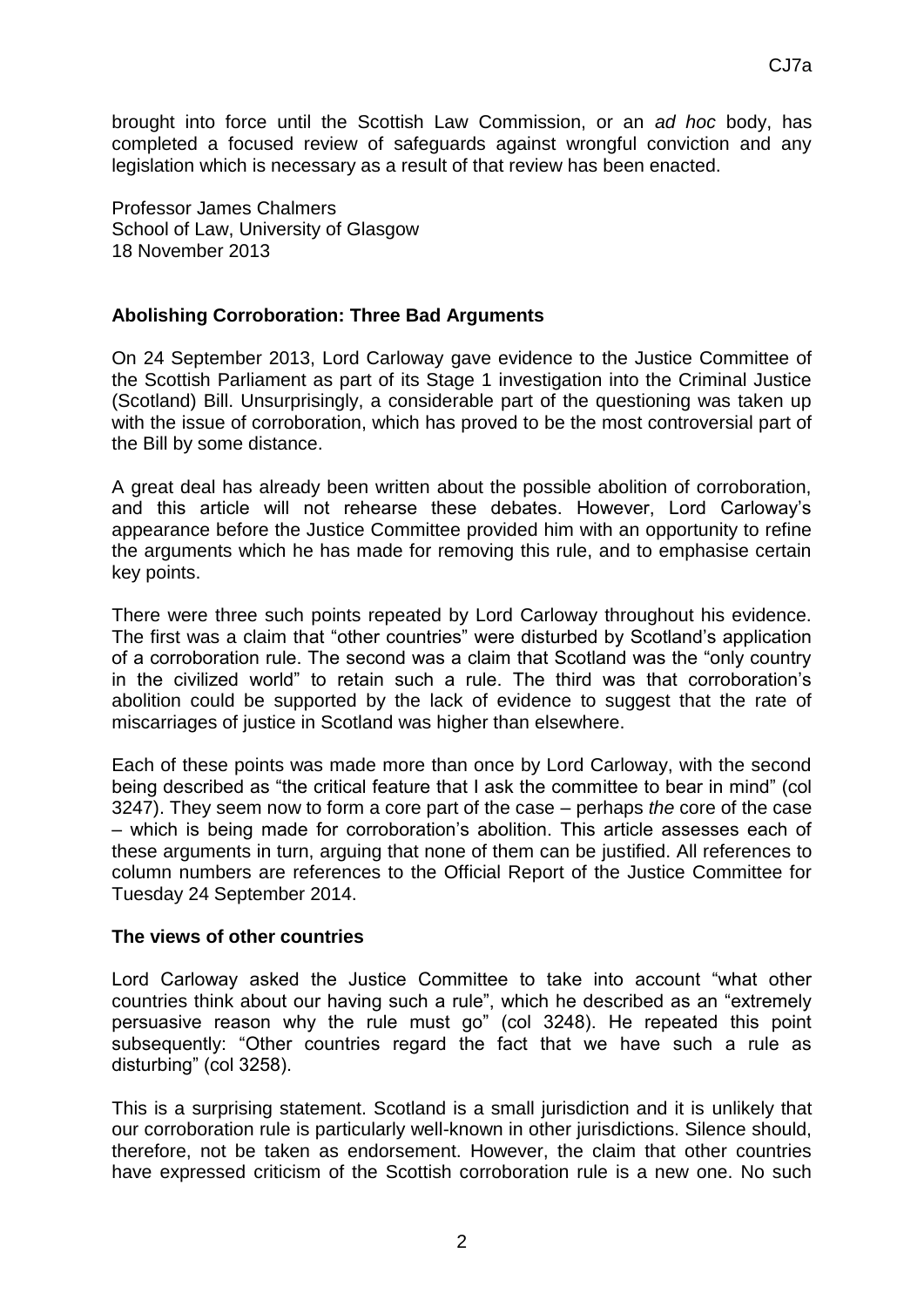criticism was cited in Lord Carloway's report, and so it is unclear on what basis this claim has been made.

I have reviewed the international literature to try and identify comments from abroad about the Scottish rule. There are not many, but such references as I can identify – there will doubtless be others – have been either positive or neutral. I include a list of examples at appendix A to this article.

Perhaps more importantly, international observers have consistently expressed concern about the possibility of a jury convicting on the basis of a simple majority verdict, while accepting that this may be counter-balanced by the corroboration requirement. I include a list of examples at appendix B. While the Bill would increase the majority required for conviction from 8 of 15 jurors to 10 of 15, this remains out of line with the general requirement in the common law world that lay juries must return unanimous or at least near-unanimous verdicts. Civilian systems are more likely to permit conviction without near-unanimity, but counterbalance this with a degree of judicial supervision of the jury which is absent from the Scottish system.

In summary, it is not clear on what basis Lord Carloway felt able to assert that the corroboration rule has provoked concern internationally. It is clear, however, that the reform which his review proposed – allowing a jury to convict by a simple majority on the basis of uncorroborated evidence – is something which would be regarded with concern outside of Scotland. The Scottish Government's separate proposal to adjust the jury majority required for conviction does not provide an adequate answer to this concern.

### **The uniqueness of the rule**

Lord Carloway described Scotland as "the only country in the world that has the rule" (col 3240), going on to say that "Scotland is the only country in the civilised world – I include in that the whole of Western Europe and all the Commonwealth countries – that has a rule that requires corroboration." (col 3242). Finally, he remarked that "Scotland is the only country in the civilised world that retains this archaic rule of medieval jurisprudence" (col 3247).

In his Report, Lord Carloway identified the requirement of corroboration as having Romano-canonical origins, and so being influential both within Scotland and in continental Europe. He suggested that the corroboration rule was abandoned by other European systems in the eighteenth and nineteenth century, stating (at para 7.1.14):

"...advances in thinking changed the approach entirely. Provided society could ensure that its judges were learned, reasonable and impartial, the essence of proof of guilt would involve the subjective persuasion of the trier of fact. The test would become, in French, 'l'intime conviction' and, in German, 'freie Beweiswürdigung'. This is the antithesis of a system with formal rules of evidence, including a requirement for corroboration. Instead, there are no rules of proof and conviction depends upon the view of the judge, or subsequently a jury, having heard all relevant evidence placed before the court." (*Carloway Review: Report and Recommendations*  (2011) para 7.1.14)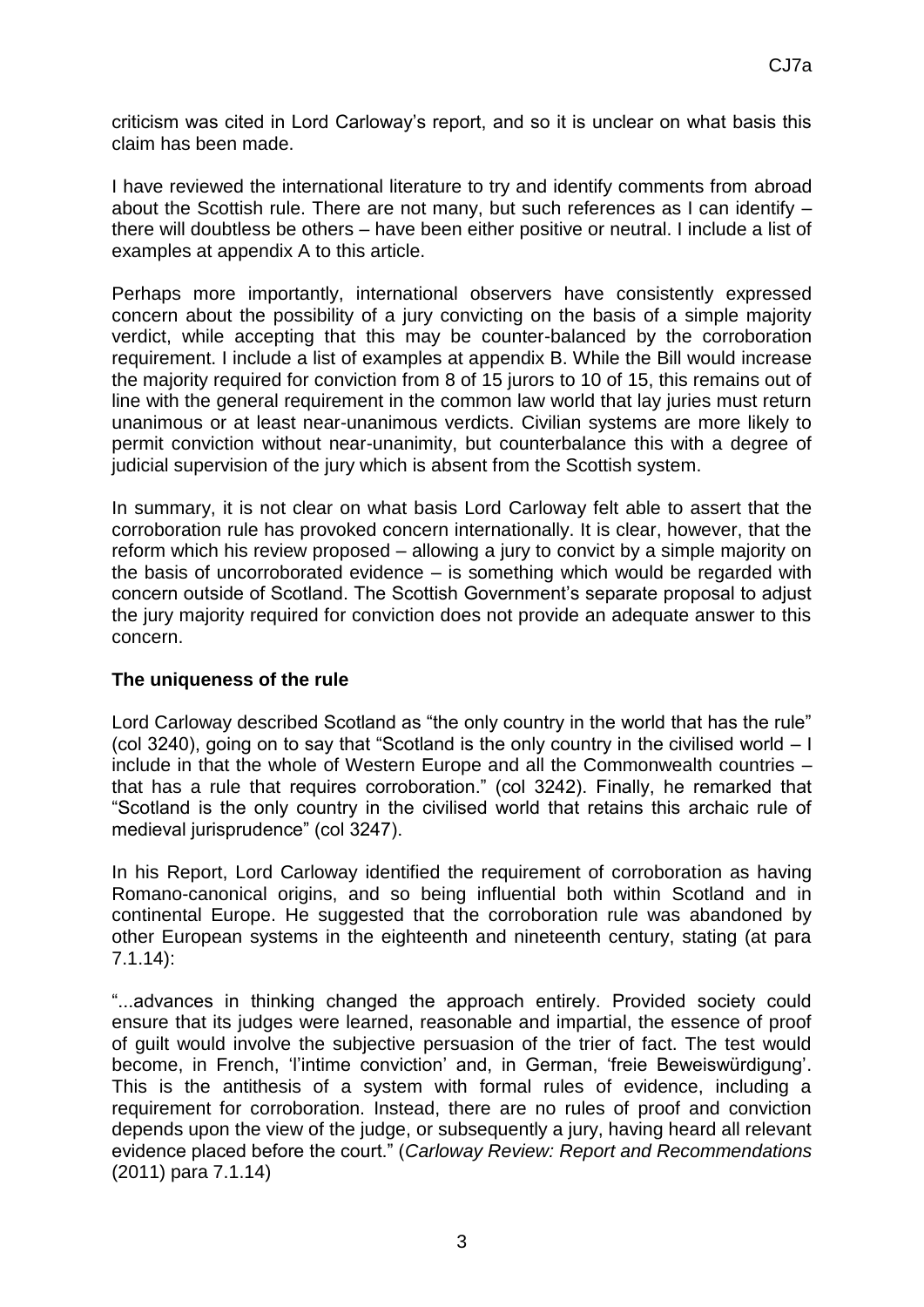This is an accurate statement of the manner in which criminal procedure has developed in continental Europe, in general terms (see e.g. the comments about French and German law made by H Mannheim (1950) 13 MLR 90). However, the more sweeping statements made by Lord Carloway in his evidence to the Justice Committee are problematic.

The Scottish corroboration rule can fairly be described as unique, insofar as it represents our own modern development of a rule with its foundations in Romanocanonical law. However, the suggestion that all other countries have abandoned the Romano-canonical rule requiring more than one witness is wrong. The Netherlands appears to retain a general rule of *unus testis nullus testis* ("one witness is no witness": art 342(2) of the Dutch Code of Criminal Procedure), which prevents a conviction being based on the evidence of one witness alone, although the two witnesses may speak to different matters and so not provide corroboration in the sense required by the modern Scottish rule. (See P J P Tak, *The Dutch Criminal*  Justice System, 3<sup>rd</sup> edn (2008) para 7.17; S van der Ah, Stalking in the Netherlands (2010) 191-192; App No 39024/97; *LN v Netherlands,* European Court of Human Rights, 9 November 1999.)

Perhaps more importantly, a 2006 study published by the Council of Europe suggested that a number of European jurisdictions remained sceptical about conviction on the basis of a single witness's evidence in particular contexts, applying special rules prohibiting conviction on the basis of, for example, incriminating testimony delivered by an anonymous witness, an alleged accomplice of the accused, a witness who refused to be cross-examined, or a witness who gave evidence by video-link. (See Council of Europe, *Terrorism: Protection of Witnesses and Collaborators of Justice* (2006) 20-21, referring to the law of Belgium, France, Germany, Italy, Luxembourg and Portugal.)

Such rules provide a lesser safeguard against wrongful conviction than the Scottish corroboration rule, but they provide significantly *more* of a safeguard than would remain in Scotland were the Criminal Justice (Scotland) Bill to be enacted in its current form.

I do not intend here to make any general claims about the approach of continental European jurisdictions to corroboration, and would not claim any comprehensive understanding of the many different criminal justice systems in Europe. It may be that the Dutch rule is unique on the continent, but that is mere speculation. When, in 1997, the International Criminal Tribunal for the Former Yugoslavia had to consider whether *unus testis nullus testis* represented a general rule of law which it should apply to its own procedure, it felt able to say only that the Dutch rule represented "*an*  exception to the prevailing rule in the civil law" (*Prosecutor v Tadić,* ICTY Trial Chamber, 7 May 1997 para 538, emphasis added.) Importantly, the *Tadić* court concluded that *unus testis nullus testis* was *not* a general rule which it should apply. It would clearly be correct to say that most countries have abandoned such requirements. It is not, however, correct to claim that Scotland remains uniquely isolated in requiring a plurality of witnesses for conviction.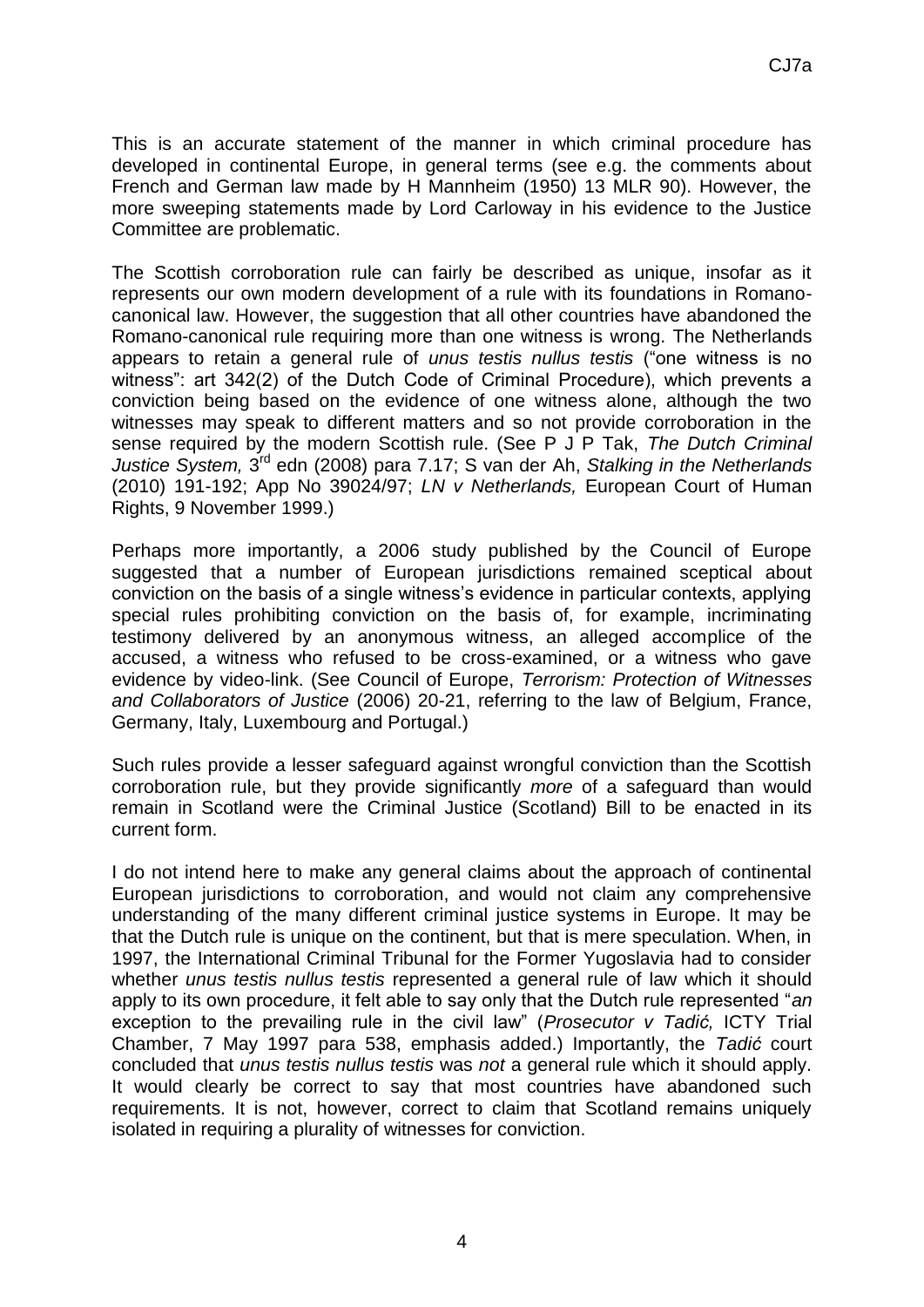It would be possible for the Scottish Government to commission the necessary research to establish the extent to which this rule persists across Europe, although it would be a time-consuming process which would require the assistance of experts in each jurisdiction and an understanding of the criminal justice system as a whole in any given country. No such research was carried out as part of the Carloway Review, and it is doubtful that any such research would have been particularly helpful. However, now that the supposed uniqueness of the Scottish rule has been stressed so strongly to the Justice Committee, it is important that the committee does not uncritically accept the claim that "Scotland is the only country in the civilised world that retains this archaic rule of medieval jurisprudence". Scotland is at least unusual, but the research which would be required to justify such a strong claim as the one Lord Carloway made in evidence has not been carried out. In any event, the claim seems simply to be incorrect given the Dutch rule.

### **The rate of miscarriages of justice**

Lord Carloway referred to the lack of "material to suggest that the incidence of miscarriage of justice... is different from that in any other country in the civilised western world or the Commonwealth" (col 3240); later "there is no evidence whatsoever that Scotland's incidence of miscarriages of justice is any lower than that of any other country in the civilised world" (col 3250); saying later that "there is no suggestion that the incidence of miscarriages of justice in England is greater than it is here" (col 3261).

There are two serious problems with this argument. First, it cuts both ways. If there is no evidence that the Scottish incidence of miscarriages of justice differs from other countries, this suggests that we are not in a position where we can afford to abandon one of our principal existing safeguards against wrongful conviction.

Secondly, it is not at all clear what the evidence for this claim is. As Donald Nicolson and John Blackie have noted in their important review of corroboration, "[n]o one has begun to estimate the rate of unjust acquittals in Anglo American jurisdictions, whereas the rate of convictions of the "factually" innocent have only been capable of reasonably accurate estimation following the advent of DNA testing and then only where DNA was available to establish innocence." (D Nicolson and J Blackie, "Corroboration in Scots law: 'archaic rule' or 'invaluable safeguard'?" (2013) 17 Edin LR 152 at 158-159). There is no clear evidence on the rate of miscarriages of justice in Scotland, nor is it clear how such information could be reliably compiled. The best mechanism we have for establishing guilt or innocence is the criminal justice process itself. Outside of the narrow category of cases where DNA evidence was not initially available, but is at a subsequent date, and can be regarded as determinative, we lack any secondary mechanism which we can use to check the overall accuracy of that process.

In summary, the Justice Committee should place no weight on the claim that Scotland's miscarriage of justice rate is no different from elsewhere. There does not appear to be any evidence which supports that claim, and in any event there would be no means of reliably testing it. But even if we accept that Lord Carloway is right to suggest that the Scottish miscarriage of justice rate is no different from elsewhere, that would suggest that we could not afford to abolish corroboration. If our existing criminal justice system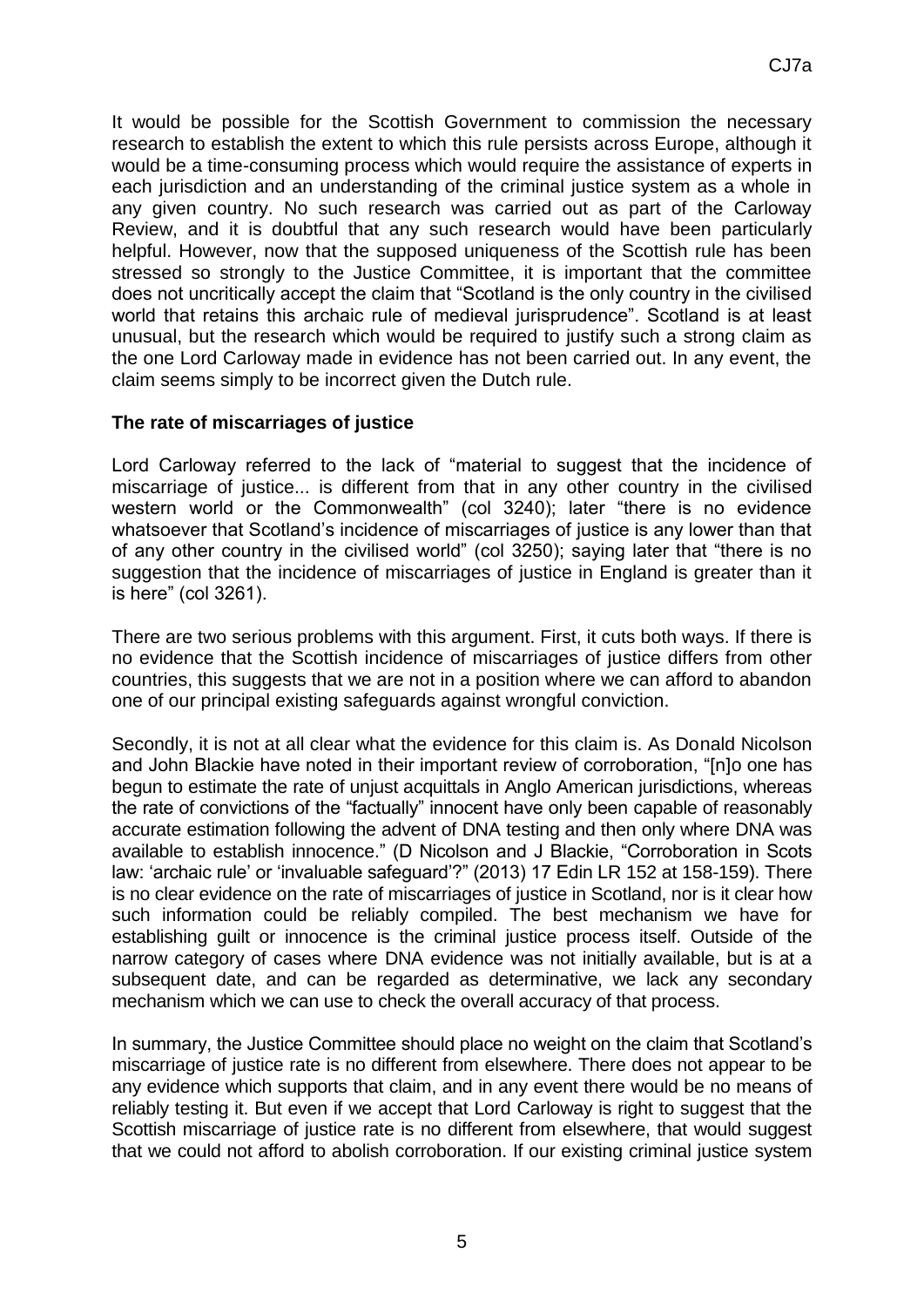is as it stands no better at preventing miscarriages of justice than other systems, how can we afford to remove one of its key safeguards?

One other aspect of Lord Carloway's approach to miscarriages of justice during his evidence is worthy of note. He explained to the Justice Committee that additional safeguards were not required, because the abolition of corroboration "would not cause miscarriages of justice of the type that we are discussing in the narrow sense of appellate jurisdiction – that is, something going wrong in the trial process" (cols 3243-3244). That is correct, but it is also irrelevant. The "narrow sense" Lord Carloway refers to treats a miscarriage of justice as consisting of a significant failure to follow the rules governing a criminal trial. That means that Lord Carloway appears to have claimed that changing the rules governing a criminal trial will not cause the rules governing a criminal trial to be breached. On that approach, no change to the rules of evidence or procedure could *ever* cause miscarriages of justice. The claim is a meaningless one and tells us nothing about whether abolishing corroboration would be likely to lead to an increase in the number of factually innocent people convicted of criminal offences.

### **Why does this matter?**

In identifying corroboration as an "archaic rule", the Carloway Review failed to recognise that however archaic the rule may be, it is by virtue of its lengthy heritage the rule around which so many other aspects of our criminal justice system have been constructed. The existence of a broad corroboration rule has meant that we have simply never engaged in debate about a whole range of more specific problems. We have never, for example, had to consider whether it would be safe to allow a jury to convict based solely on the evidence of an accomplice, an anonymous witness, hearsay evidence or dock identification. Corroboration always rendered such questions moot; even if we might have doubts about particular forms of evidence, there would at least have to be two incriminating sources.

Moreover, we have been able to assuage our doubts about permitting simple majority jury verdicts, an approach which looks remarkably lax compared to the rest of the common law world, by pointing to the counterweight offered by corroboration. We have resisted a rule which would allow trial judges to withdraw unsafe cases from juries, but maintained a meaningful no case to answer procedure on the basis that trial judges assess whether corroborated evidence has been presented by the Crown. And aside from questions of corroboration (and fresh evidence), we have permitted very little review of the factual basis for a conviction on appeal.

If corroboration is abolished, the assumptions which underpin Scots law's position on every single one of these positions is undermined. It is remarkable, therefore, that Lord Carloway takes the view that alternative safeguards against wrongful conviction are simply not "directly relevant" (col 3244) to the question whether or not corroboration should be retained.

This does point to a way forward. Some criticisms of the proposal to abolish corroboration have suggested that there should be some form of broad review of the Scottish criminal justice system before such a change is made. This is a suggestion which is unlikely to find favour with the Scottish Government, and for good reason: it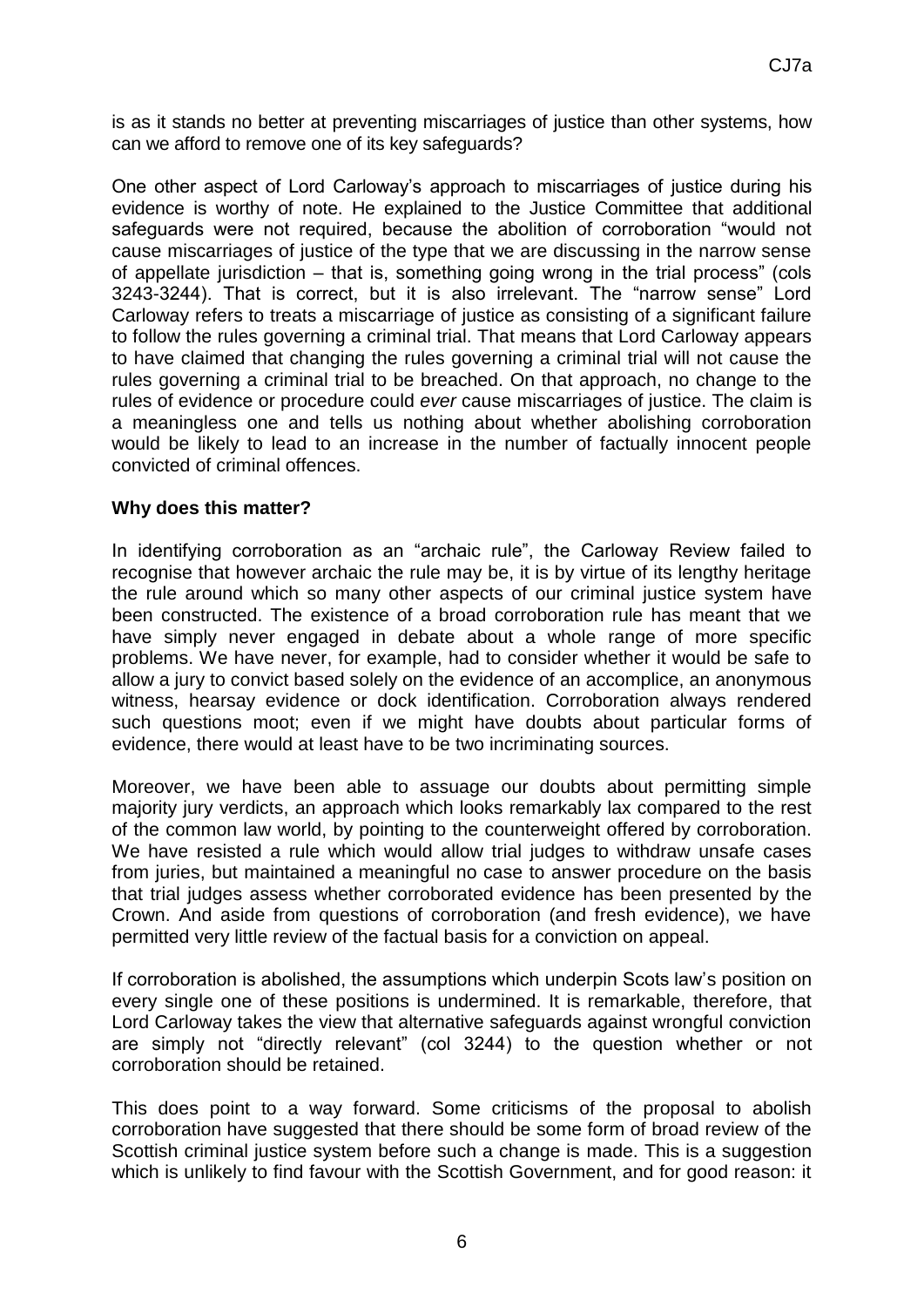is difficult to see what the Carloway Review was if *not* a broad review. However, there is a clear lacuna in that review. The failure to acknowledge corroboration's importance as a safeguard against wrongful conviction, and the manner in which the criminal justice system has been constructed around it, means that further work must be done to identify what safeguards the criminal justice system should put in its place. The Scottish Government's own consultation on this matter, which canvassed only the most minimal of changes, provides a starting point for this but cannot claim to be an adequate review of the issues involved.

The narrow issue of safeguards is a focused one which could realistically be referred either to the Scottish Law Commission or to an independent body, to be addressed in a relatively short timescale. That need not even impede the passage of the Bill: if the Scottish Government is determined to abolish corroboration, it could do so in this Bill but delay the implementation of that provision until a safeguards review is carried out and any necessary changes are made.

This would not be revisiting the Carloway Review itself, but addressing an issue which was omitted from that exercise. It would remain possible, of course, to make the argument that no safeguards actually are required, although that seems to be a view which is unlikely to command much support.

## **Conclusion**

Lord Carloway's review has been an enormously valuable exercise. The Criminal Justice (Scotland) Bill will put a large part of the Scottish criminal justice system on a footing more sound and rational than that which currently exists. Lord Carloway's proposals give great weight to the protection of suspects at the investigative stage, and will ensure that Scots criminal law continues to give greater protection at this stage than many other jurisdictions. There is a danger, however, that the abolition of corroboration will seriously damage the review's legacy. If corroboration is to be abolished, serious consideration needs to be given to safeguards against wrongful conviction in Scots law. Lord Carloway himself claimed that there is no evidence that the incidence of miscarriages of justice in Scotland differs from elsewhere. If that is true – although it is difficult to see how we could reliably know this – then we cannot afford simply to abolish our principal safeguard against wrongful conviction and leave nothing in its place. A focused review of safeguards against wrongful conviction would fill the gap in Lord Carloway's own work, allow the Government to proceed with its settled intention of abolishing corroboration, and ensure that Scotland retains a criminal justice system which properly recognises the dangers of, and seeks to prevent, miscarriages of justice.